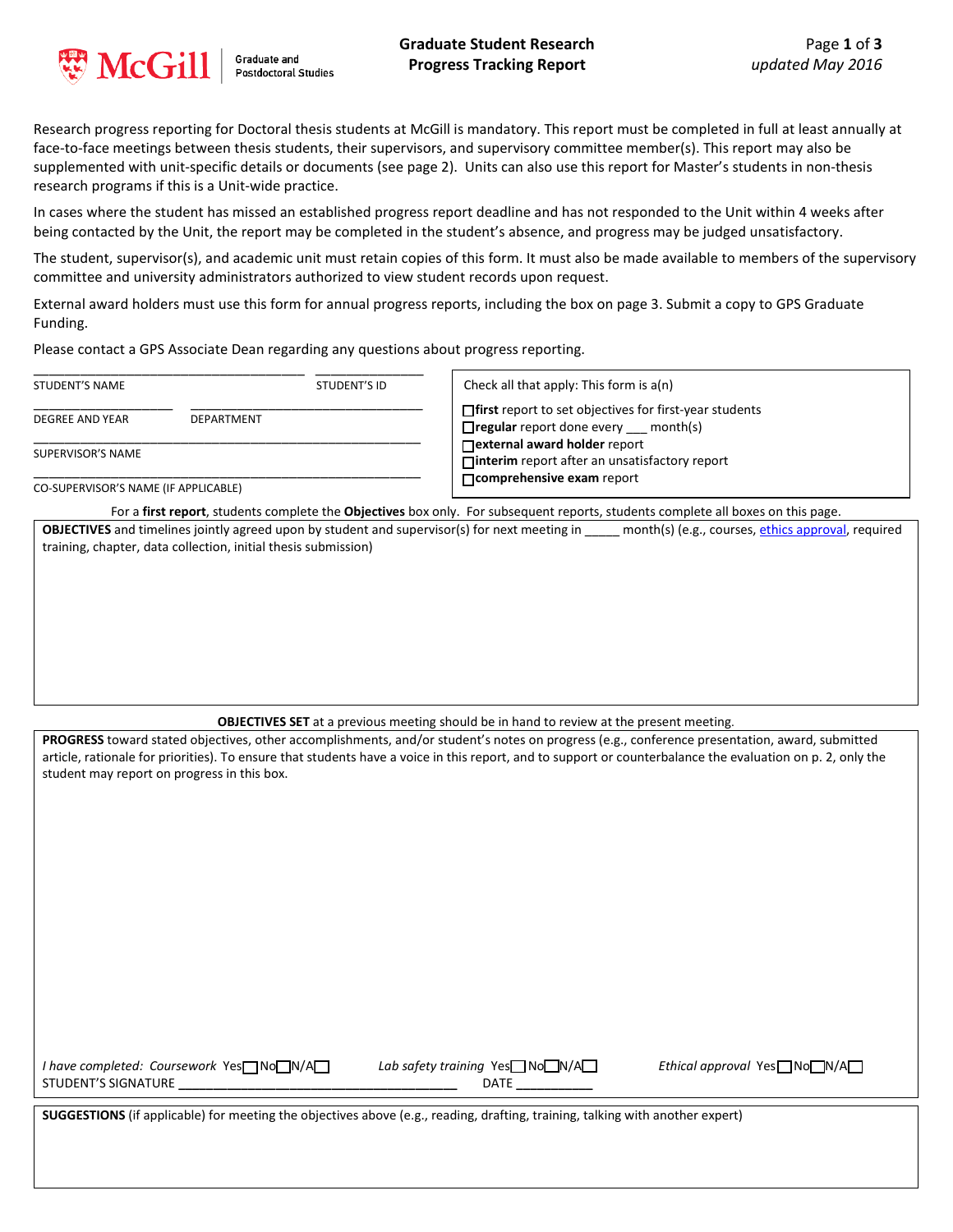

Graduate and<br>Postdoctoral Studies

## **Graduate Student Research Progress Tracking Report**

| <b>EVALUATION</b> of progress toward objectives (to be completed by supervisor)                                                                                                                                                  |               |                                                                                      |                      |                                                                                                                                                       |         |  |  |  |  |
|----------------------------------------------------------------------------------------------------------------------------------------------------------------------------------------------------------------------------------|---------------|--------------------------------------------------------------------------------------|----------------------|-------------------------------------------------------------------------------------------------------------------------------------------------------|---------|--|--|--|--|
|                                                                                                                                                                                                                                  | Research plan | Research skills                                                                      | Requisite knowledge* | Research accomplishments                                                                                                                              | Overall |  |  |  |  |
| Satisfactory                                                                                                                                                                                                                     |               |                                                                                      |                      |                                                                                                                                                       |         |  |  |  |  |
| Unsatisfactory                                                                                                                                                                                                                   |               |                                                                                      |                      |                                                                                                                                                       | 7t      |  |  |  |  |
| Not applicable                                                                                                                                                                                                                   |               |                                                                                      |                      |                                                                                                                                                       |         |  |  |  |  |
|                                                                                                                                                                                                                                  |               |                                                                                      |                      | *Requisite knowledge is often developed through coursework, which may be commented on in the box below. However, unsatisfactory progress in           |         |  |  |  |  |
|                                                                                                                                                                                                                                  |               |                                                                                      |                      | coursework alone cannot lead to an unsatisfactory progress report because a separate Failure Policy governs coursework. Please see the Failure Policy |         |  |  |  |  |
| in Graduate Studies on the University Regulations and Resources website, starting at www.mcgill.ca/study.                                                                                                                        |               |                                                                                      |                      |                                                                                                                                                       |         |  |  |  |  |
| +A first overall unsatisfactory report must lead to a follow-up progress tracking meeting, not sooner than 4 months after the first report and not later<br>than 6 months after the first report. DEADLINE FOR FOLLOW-UP REPORT: |               |                                                                                      |                      |                                                                                                                                                       |         |  |  |  |  |
|                                                                                                                                                                                                                                  |               |                                                                                      |                      | Failure to meet overall objectives on two Reports (not necessarily successive) constitutes unsatisfactory progress towards the degree and, if         |         |  |  |  |  |
|                                                                                                                                                                                                                                  |               | recommended by the academic unit, the student will be withdrawn from the University. |                      |                                                                                                                                                       |         |  |  |  |  |
| EXPLANATION of the evaluation, and comments on related areas, such as coursework, lab work, etc., as appropriate.                                                                                                                |               |                                                                                      |                      |                                                                                                                                                       |         |  |  |  |  |
|                                                                                                                                                                                                                                  |               |                                                                                      |                      |                                                                                                                                                       |         |  |  |  |  |
|                                                                                                                                                                                                                                  |               |                                                                                      |                      |                                                                                                                                                       |         |  |  |  |  |
|                                                                                                                                                                                                                                  |               |                                                                                      |                      |                                                                                                                                                       |         |  |  |  |  |
|                                                                                                                                                                                                                                  |               |                                                                                      |                      |                                                                                                                                                       |         |  |  |  |  |
|                                                                                                                                                                                                                                  |               |                                                                                      |                      |                                                                                                                                                       |         |  |  |  |  |
|                                                                                                                                                                                                                                  |               |                                                                                      |                      |                                                                                                                                                       |         |  |  |  |  |
|                                                                                                                                                                                                                                  |               |                                                                                      |                      |                                                                                                                                                       |         |  |  |  |  |
|                                                                                                                                                                                                                                  |               |                                                                                      |                      |                                                                                                                                                       |         |  |  |  |  |
|                                                                                                                                                                                                                                  |               |                                                                                      |                      |                                                                                                                                                       |         |  |  |  |  |
|                                                                                                                                                                                                                                  |               |                                                                                      |                      |                                                                                                                                                       |         |  |  |  |  |
|                                                                                                                                                                                                                                  |               |                                                                                      |                      |                                                                                                                                                       |         |  |  |  |  |
|                                                                                                                                                                                                                                  |               |                                                                                      |                      |                                                                                                                                                       |         |  |  |  |  |
|                                                                                                                                                                                                                                  |               |                                                                                      |                      |                                                                                                                                                       |         |  |  |  |  |
|                                                                                                                                                                                                                                  |               |                                                                                      |                      |                                                                                                                                                       |         |  |  |  |  |
|                                                                                                                                                                                                                                  |               |                                                                                      |                      |                                                                                                                                                       |         |  |  |  |  |
|                                                                                                                                                                                                                                  |               |                                                                                      |                      |                                                                                                                                                       |         |  |  |  |  |
|                                                                                                                                                                                                                                  |               |                                                                                      |                      |                                                                                                                                                       |         |  |  |  |  |
|                                                                                                                                                                                                                                  |               |                                                                                      |                      |                                                                                                                                                       |         |  |  |  |  |
|                                                                                                                                                                                                                                  |               |                                                                                      |                      |                                                                                                                                                       |         |  |  |  |  |
|                                                                                                                                                                                                                                  |               |                                                                                      |                      |                                                                                                                                                       |         |  |  |  |  |
|                                                                                                                                                                                                                                  |               |                                                                                      |                      |                                                                                                                                                       |         |  |  |  |  |
|                                                                                                                                                                                                                                  |               |                                                                                      |                      |                                                                                                                                                       |         |  |  |  |  |
|                                                                                                                                                                                                                                  |               |                                                                                      |                      |                                                                                                                                                       |         |  |  |  |  |
|                                                                                                                                                                                                                                  |               |                                                                                      |                      |                                                                                                                                                       |         |  |  |  |  |
|                                                                                                                                                                                                                                  |               |                                                                                      |                      |                                                                                                                                                       |         |  |  |  |  |
|                                                                                                                                                                                                                                  |               |                                                                                      |                      |                                                                                                                                                       |         |  |  |  |  |
|                                                                                                                                                                                                                                  |               |                                                                                      |                      |                                                                                                                                                       |         |  |  |  |  |
|                                                                                                                                                                                                                                  |               |                                                                                      |                      |                                                                                                                                                       |         |  |  |  |  |
|                                                                                                                                                                                                                                  |               |                                                                                      |                      |                                                                                                                                                       |         |  |  |  |  |
|                                                                                                                                                                                                                                  |               |                                                                                      |                      |                                                                                                                                                       |         |  |  |  |  |
|                                                                                                                                                                                                                                  |               |                                                                                      |                      |                                                                                                                                                       |         |  |  |  |  |
|                                                                                                                                                                                                                                  |               |                                                                                      |                      |                                                                                                                                                       |         |  |  |  |  |

## **SUPPLEMENTARY DETAILS** (Optional)

Use this box to include additional details according to the norms of the student's academic unit (e.g., funding status; other supervisory committee meetings).